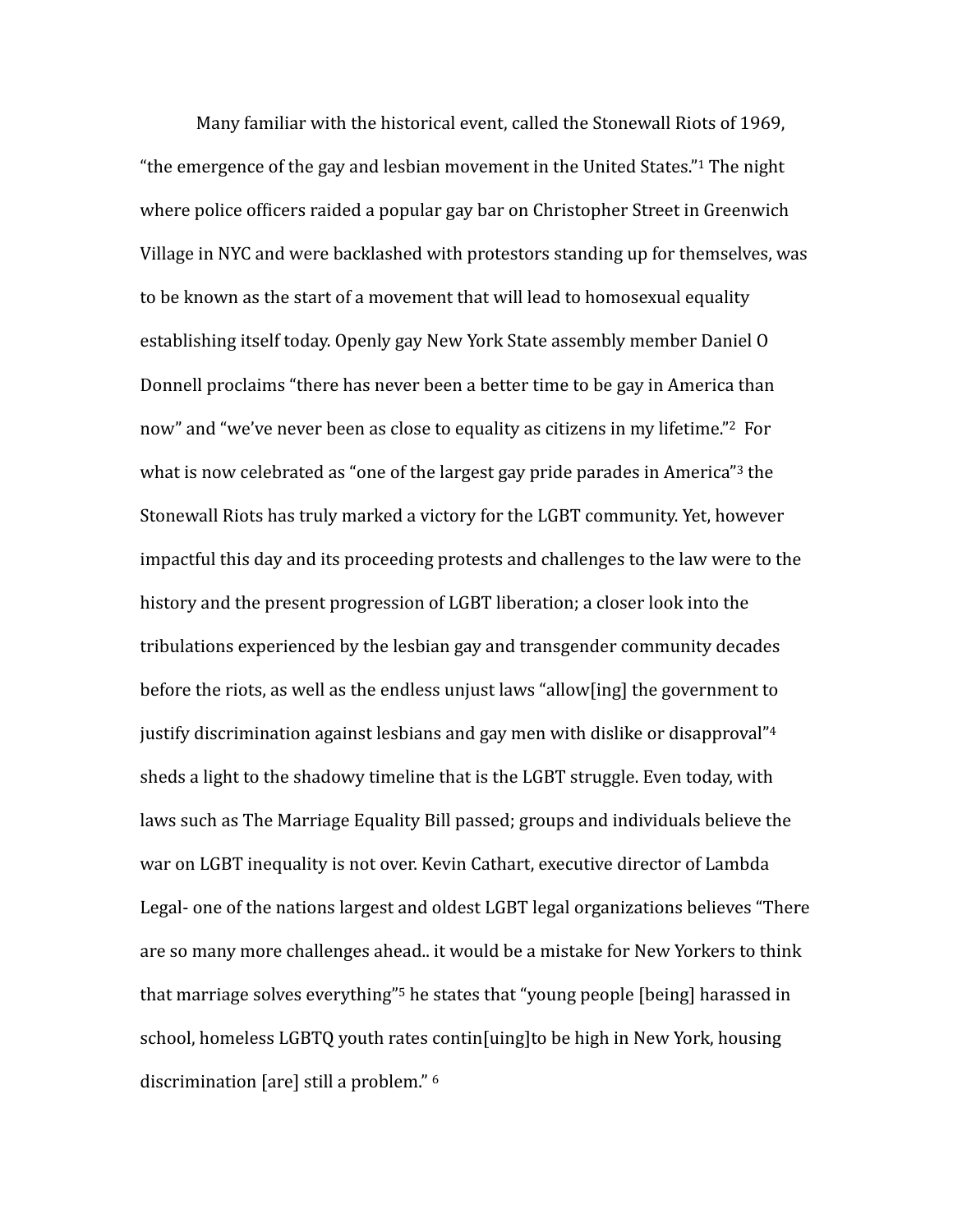<span id="page-1-0"></span>In analyzing the Criminal Laws that fluctuated due to the overpowering amount of cases and events presented "for" and "against" LGBT members, examining the word Crime is of significance. According to the dictionary, crime is defined as "an action or an instance of negligence that is deemed injurious to the public welfare or morals or to the interests of the state and that is legally prohibited."<sup>[7](#page-13-6)</sup> Synonyms for the noun include; wrong; misdemeanor, felony; and other definitions include "any offence, serious wrongdoing, or sin" as well as "a foolish, senseless, or shameful act." $8$  These definitions to the word crime deem important into traveling back in time, before the Stonewall riots, and understanding the multiple events that led to court cases that distinguished gays, lesbians and transgender community members as people that commit "crimes of nature."  $9$ 

<span id="page-1-5"></span><span id="page-1-4"></span><span id="page-1-3"></span><span id="page-1-2"></span><span id="page-1-1"></span>Towards the end of December year 1950 a report entitled "Employment of Other Sex Perverts in Government" was published by Senate<sup>[10](#page-13-9)</sup>, stating that homosexuality was a security risk to the nation, and that is was a mental illness. Two years later, on April 1952 The American Psychiatric Association listed homosexuality as a "sociopathic personality disturbance" <sup>[11](#page-13-10)</sup> officially publishing these statements in the *Diagnostic and Statistical Manual of Mental Disorders.* Although many professionals in medicine were outraged by the lack of scientific data provided by the publication, in 1953 President Dwight Eisenhower signed Executive Order 10450, which banned homosexuals from working with the federal government.<sup>[12](#page-13-11)</sup> His order qualified homosexuals as security risks and also listed them along with alcoholics and neurotics. It was a long 21 years into the future that the LGBT community had any alleviation from the demonizing title given to them by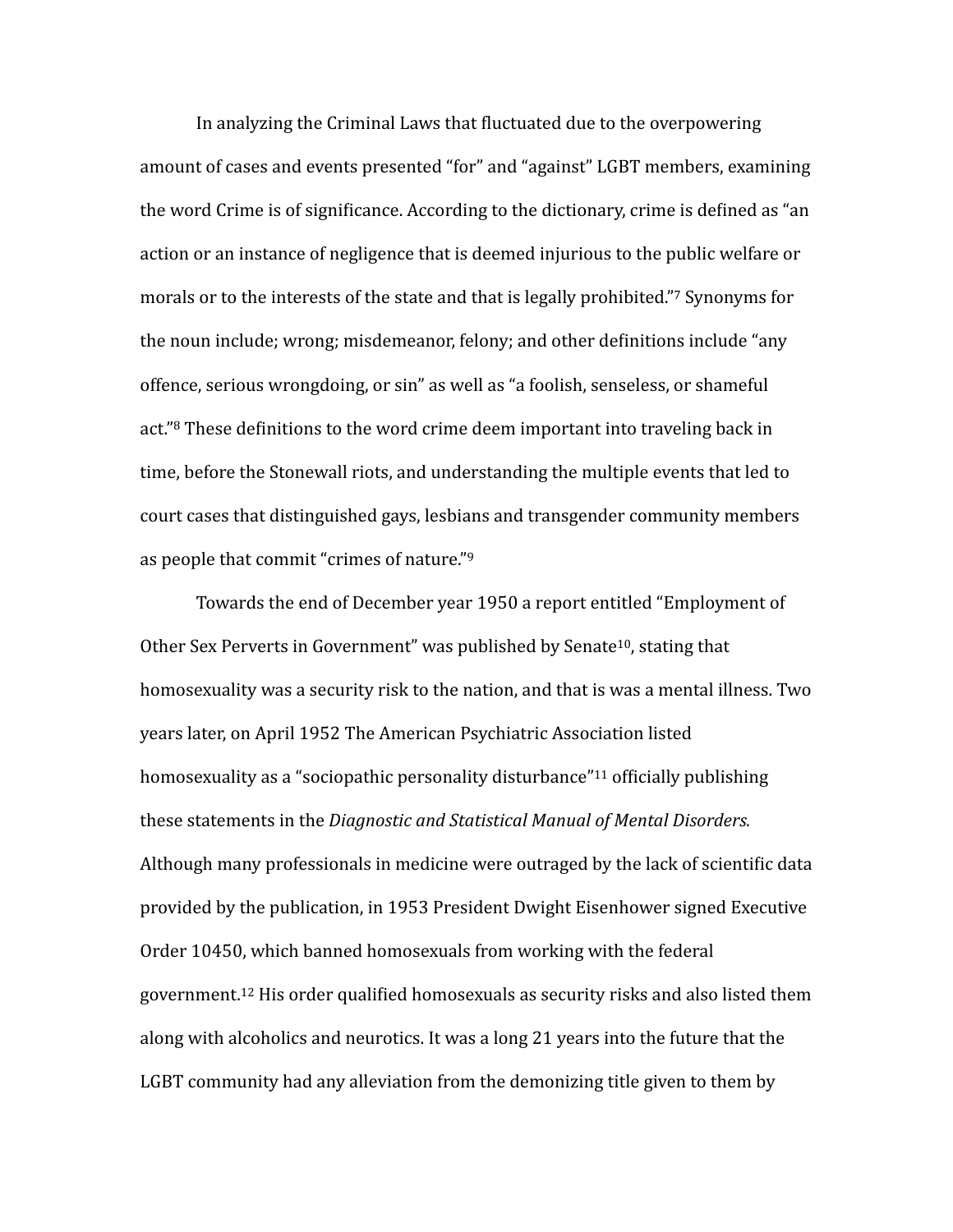society. Whether or not directly linked to the laws against Sodomy, this simplistic definition was a driving force behind the court cases that would arise.

<span id="page-2-2"></span><span id="page-2-1"></span><span id="page-2-0"></span>One of the first cases that challenged and appealed a sodomy case was *Enslin* vs Walford in 1963. Sodomy is known as "anal or oral intercourse between human beings" that are not married, and is an "act of which may be punishable as a criminal offense."<sup>[13](#page-13-12)</sup> This law technically made the act of male homosexual intercourse illegal by law. In New Yorks case The People v Onofre in 1980, Ronald Onofre was charged "with the crime of consensual sodomy" $14$  where he was arrested after attempting to avoid prosecution when his angry  $17$  year old lover sought out the police, vengefully accusing Onofre of coercing him into the homosexual relationship. Ronald Onofre "showed Syracuse District Attorney Richard A. Hennessy, Jr., photographs of himself and his partner engaged in sexual activity"<sup>[15](#page-14-0)</sup> trying to convince the attorney their relationship was consensual. Nevertheless he was charged under New Yorks misdemeanor consensual sodomy statute.<sup>[16](#page-14-1)</sup> Syracuse attorney Bonnie Strunk represented Onofre by challenging New York State Model Penal Code and emphasizing the "violat [ion] of his fundamental right to privacy"<sup>[17](#page-14-2)</sup>, he additionally mentioned that since gay marriage was not allowed by law, "married and unmarried individuals is impermissible<sup>"[18](#page-14-3)</sup> under the violation of Sodomy. After a long battle between the court and Onofre, on December 18, 1980 the court appealed his charges and "[held] the consensual sodomy law unconstitutional as violative of due process and equal protection under the federal Constitution."<sup>19</sup>

<span id="page-2-6"></span><span id="page-2-5"></span><span id="page-2-4"></span><span id="page-2-3"></span>The conflict between the LGBT community, society, government and the court systems proved high during the 1970's *Gaylord v. Tacoma* trial, after a teacher was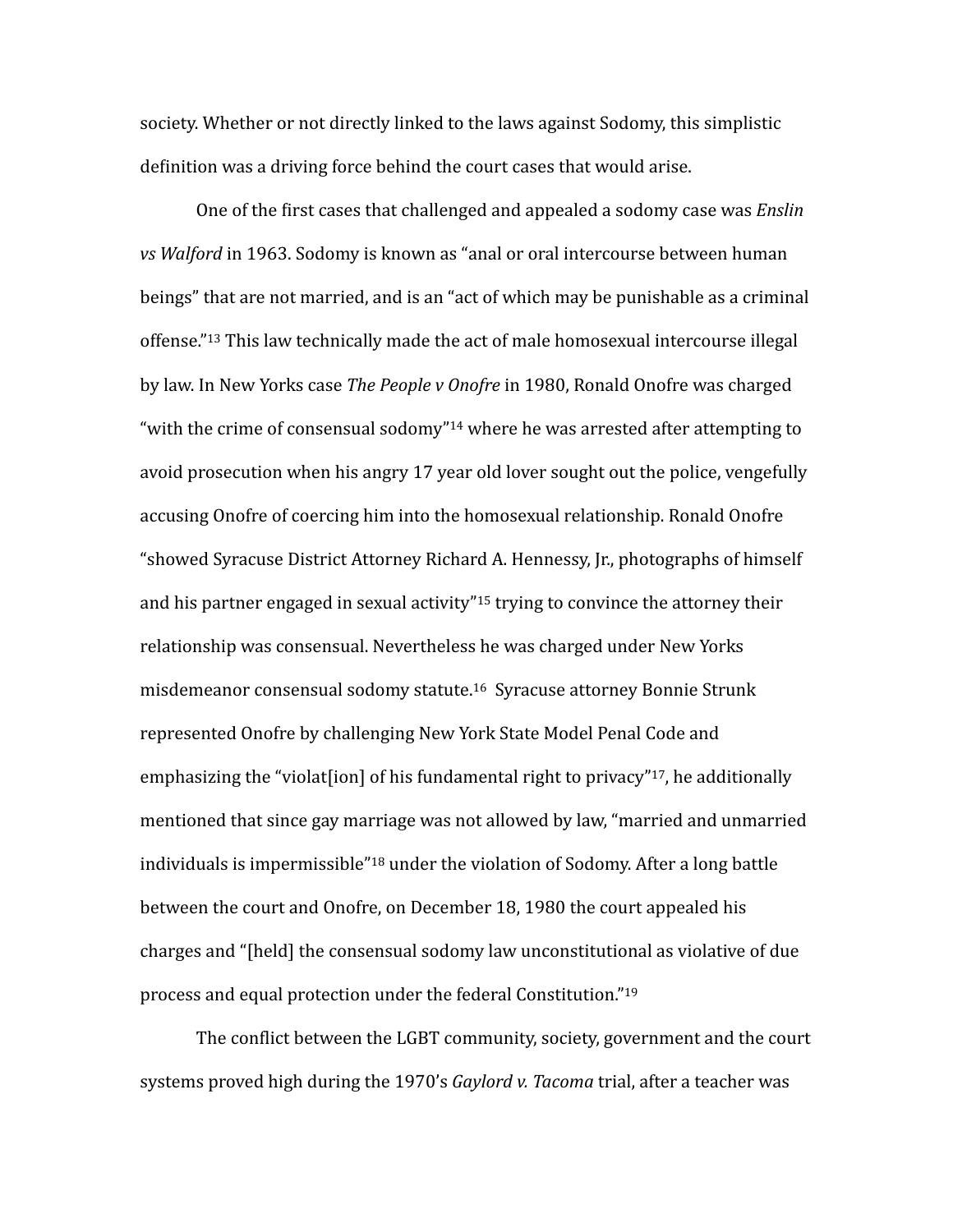<span id="page-3-1"></span><span id="page-3-0"></span>dismissed from his position when the Tacoma district discovered that he was gay. In accordance to RCW 28 A.04.132, the court was required to "give the highest" consideration to the judgment of the qualified, certified educators regarding conditions necessary to maintain the optimum learning atmosphere." $20$  In trial, testimony by administrative staff presented that this "atmosphere" would be disrupted once the parents of students knew the status of the teacher's homosexuality. Although Gaylord had been working as a teacher for twelve years with excellent evaluations, the court found his orientation to be immoral and therefor would "impair  $[Gavlord's]$  efficiency as a teacher and injure the school"<sup>[21](#page-14-6)</sup> had he not been fired. This statement conspicuously implicated by the Washington Supreme Court, that gay and lesbian teachers could not be role models because of the immorality of their sexual orientation.<sup>[22](#page-14-7)</sup> Discrimination against LGBT teachers continued throughout the country, with cases that seesawed heavily towards the common belief that Gays and Lesbians did not belong teaching others. It was until Harvey Milk became an advocate against Proposition 6, an initiative that would have made it legal for teachers to be fired if it were known they were gay or lesbian,  $23$ where the attention of the laws against gay teachers began to change.

<span id="page-3-5"></span><span id="page-3-4"></span><span id="page-3-3"></span><span id="page-3-2"></span>On the November of 1977, Harvey Milk won a seat in the San Francisco Board of Supervisors. Harvey Milk would "become the first openly gay man elected to any substantial political office in the history of the planet."<sup>[24](#page-14-9)</sup> It took three failures, and multiple death threats for him to finally win his seat.<sup>[25](#page-14-10)</sup> Once his seat was secure, he fought heavily to ban discrimination against gays through his time as a political figure. There was many a time where Harvey seemed to foreshadow his own death,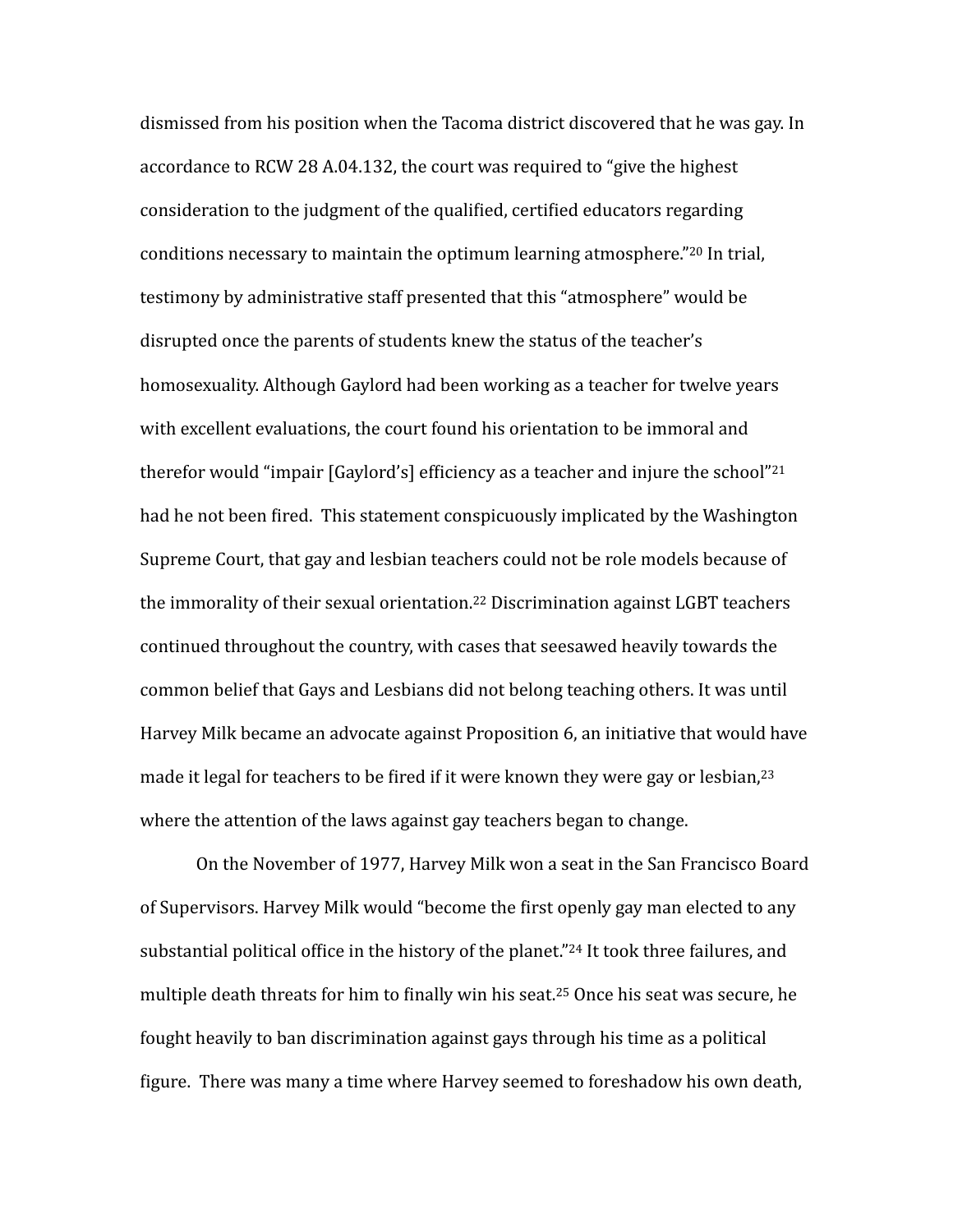<span id="page-4-2"></span><span id="page-4-1"></span><span id="page-4-0"></span>recording a will for his successors and stating famously "If a bullet should ever enter my brain, let the bullet destroy every closet door."  $26$  This line manifested itself on November 27, 1978, where supervisor Daniel White, "a troubled anti-gay conservative"<sup>[27](#page-14-12)</sup> shot Harvey twice, killing him. This murder was a direct hit at the LGBT community all over the United States, however when the murderer was taken to Court for justice, they were left appalled by the decision of the punishment. "Five years with parole"<sup>[28](#page-14-13)</sup> was all that was given to Daniel White, whose defense used junk food as a main fuel as to why his depression may have caused him to commit such a heinous crime. Thousands were outraged and soon after more than 5000 protestors ransacked the San Francisco Hall. <sup>[29](#page-14-14)</sup> Harvey's death became an insight into the isolation and injustice that the LGBT community was still facing, not only through the society that shunned them, but also by the courts that neglected to indict the murderer of an innocent gay man with a fair punishment.

<span id="page-4-5"></span><span id="page-4-4"></span><span id="page-4-3"></span>From a far spectrum of the fight against Gay Discrimination, military service and its potent animosity against service of gay men and lesbian women was an issue of high regard. Beginning with President Harry Truman's Executive Order 9981, a policy that declared, "that there shall be equality without regard to race, color, religion or national origin" $30$  one can notice the lack of "sexual orientation" in what Truman referred to as worthy of equality. During the preparations for World War II, psychiatric screening was part of an indicator that would define whether an individual's behavior was homosexually based on medical rationale.<sup>[31](#page-14-16)</sup> Rejection of homosexual draftees was heavy during the 40's through the 60's. As previously stated, a report condemning gays as "sex perverts" accumulated more then 4,380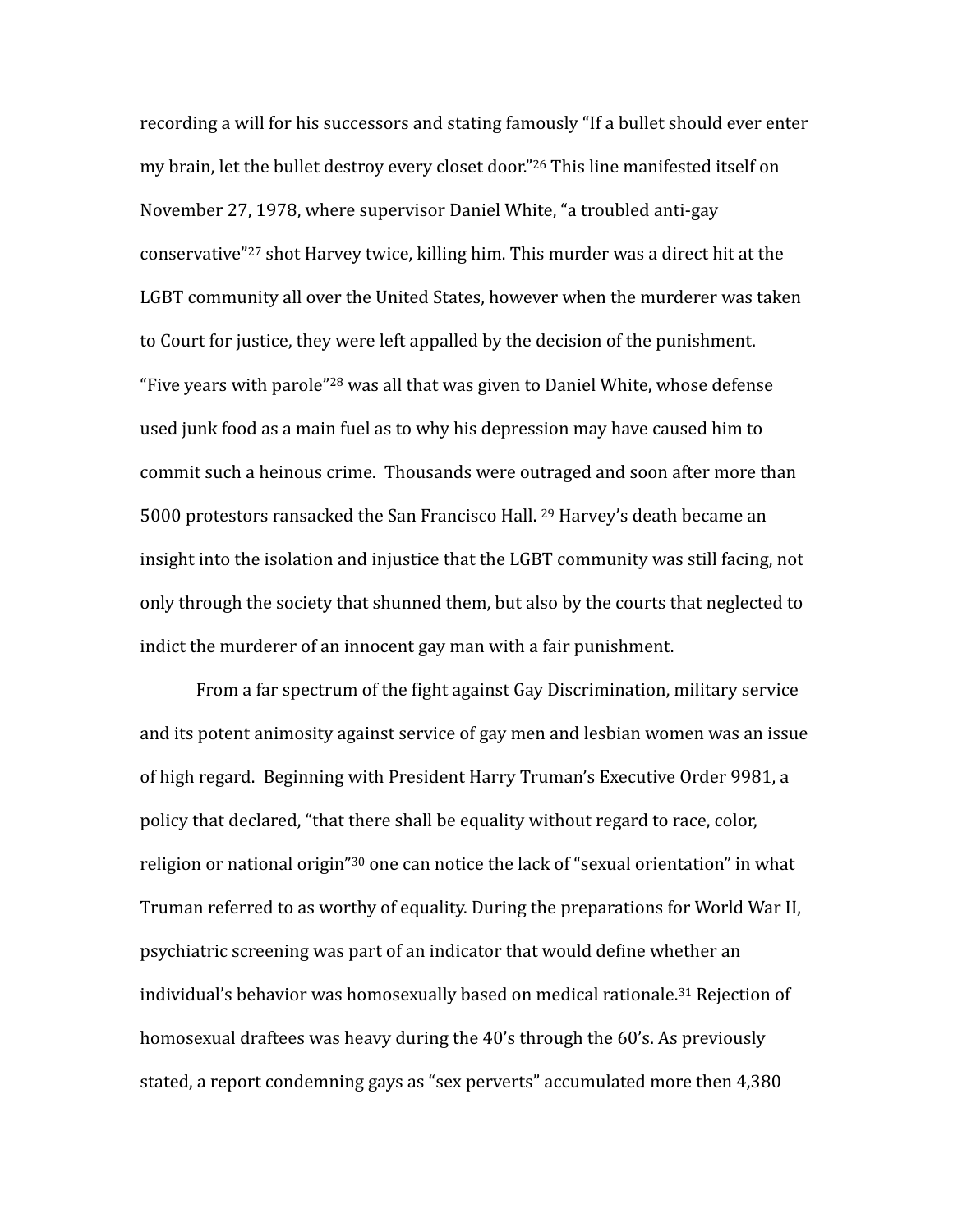gay and lesbian discharges in the military. The first Court challenge was brought from Leonard Matlovich, a gay discharged sergeant who openly admitted to being homosexual. The sergeant made his way into the Supreme Court as well as the cover of *Time* magazine. His challenge "marked the first time the young gay movement had ever made the cover of a major magazine." $32$  This act strung along several more cases from LGBT members regarding the military to the Law Courts all over the country. 

<span id="page-5-3"></span><span id="page-5-2"></span><span id="page-5-1"></span><span id="page-5-0"></span>After many years of military right initiatives, President Bill Clinton finally asked the Secretary of Defense to prepare a policy that'll end discrimination against sexual orientation in the military.<sup>[33](#page-14-18)</sup> Members of the Congress reacted with opposition to this plea, and after heated debate a compromise was reached that was then labeled the "Don't Ask, Don't Tell" policy.<sup>[34](#page-14-19)</sup> Although this policy allowed LGBT members of the military to keep their orientation to themselves ultimately gays still weren't allowed to "engage in sexual conduct with a member of the same sex." $35$ Working quite in contrary to the goal of ending discrimination towards gay and lesbian military personnel, it is noted, "discharges actually increased under the policy, and harassment of gay and lesbian personnel appear[ed] to have intensified." [36](#page-15-1) Only after the murder of Pfc. Barry Winchell, killed by a member of his unit with a baseball bat while he lay sleeping, a crime sparked by disagreement against his sexual orientation- did President Clinton label the policy a failure.  $37$ 

<span id="page-5-6"></span><span id="page-5-5"></span><span id="page-5-4"></span>In similar terms, it seems that President Clinton stood in defense with the homosexual community with his attempt at barring discrimination against gay men and lesbians in the military.<sup>[38](#page-15-3)</sup> However in 1996, he infuriated gay supporters by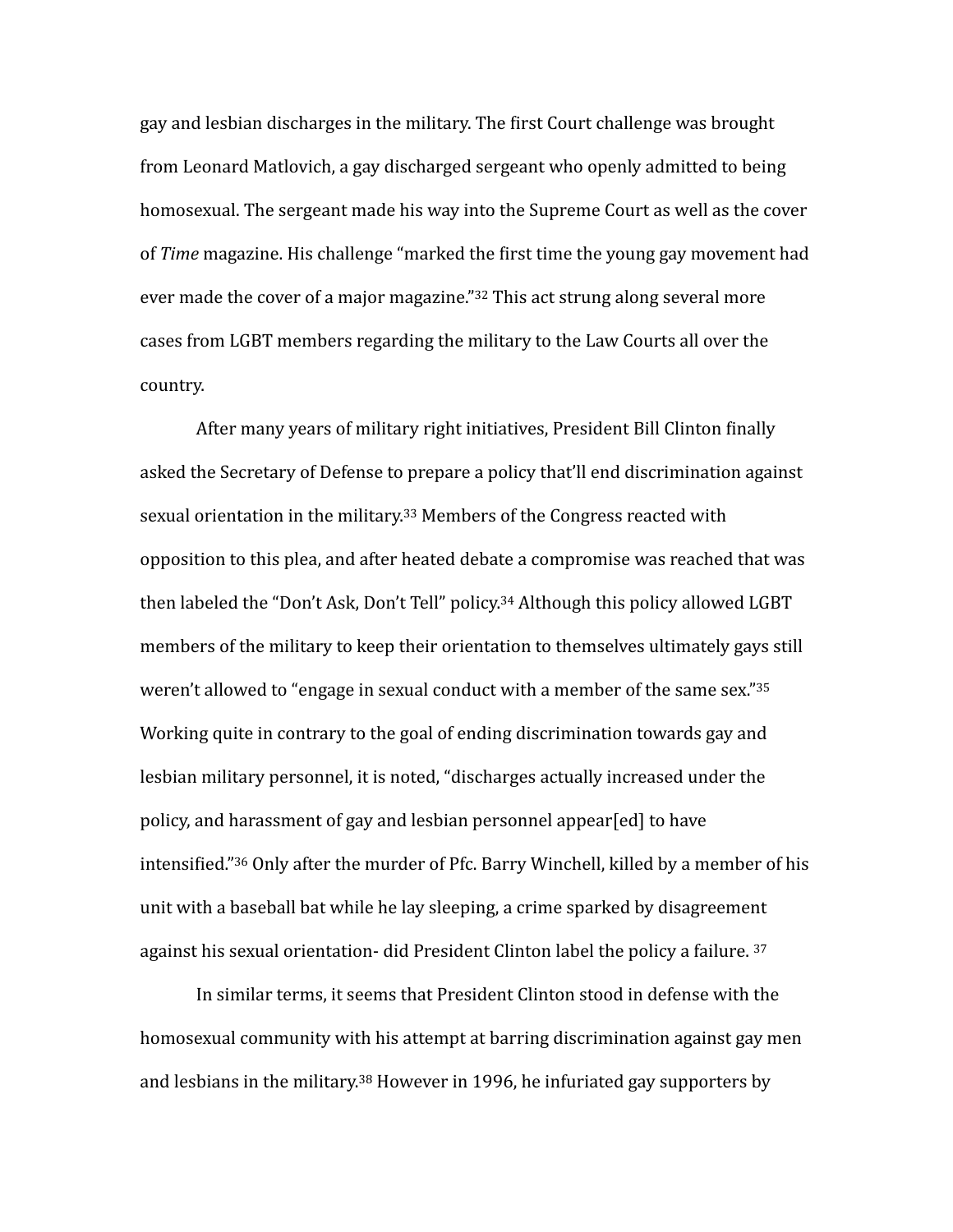signing the defense of Marriage Act, a federal law that defines marriage exclusively between a male and a female. This act also removed benefits that were given to married couples because the federal government did not see same-sex marriage as a legal matter. Most prominently known is the Supreme Court case *Windsor v U.S,* the case of a couple who lived together in New York for 44 years and married in Canada were struck with \$363,000 in federal estate taxes after Windsor's spouse died. The case fought that "had the couple been considered by federal government to be married, Windsor would not have incurred those taxes."[39](#page-15-4)

<span id="page-6-4"></span><span id="page-6-3"></span><span id="page-6-2"></span><span id="page-6-1"></span><span id="page-6-0"></span>Debates tugging at separate sides of the table argue viciously from their own point of views. The popular view in America being that "upholding traditional marriage is not discrimination."<sup>[40](#page-15-5)</sup> The proportion of people that believe that samesex marriage should not be a legal right, find same sex couples are a threat. Timothy I Daily, a senior fellow for the Conservation Christian Organization believes that discrimination "occurs when someone is unjust denied some benefit or opportunity" however he thinks that in order to be discriminated "such persons deserve to be treated equally."<sup>[41](#page-15-6)</sup> Interestingly, he argues that natural rights cannot be appealed as a form of defense from gay activist. According to Daily, "Nature and reason tell us that a Negro is a human being, and is not treated like a horse or an ox or a dog" $42$  without mentioning that "negroes" were indeed treated even worse than a horse, or an ox or a dog, for centuries under the chains of slavery. The paradoxical belief that marriage is somehow inhuman and unnatural shows up in the Minnesota Supreme Court case *Baker v. Nelson*, when "it rejected the argument that denying a same-sex couple the right to marry was the equivalent of racial discrimination" $43$ . The comparable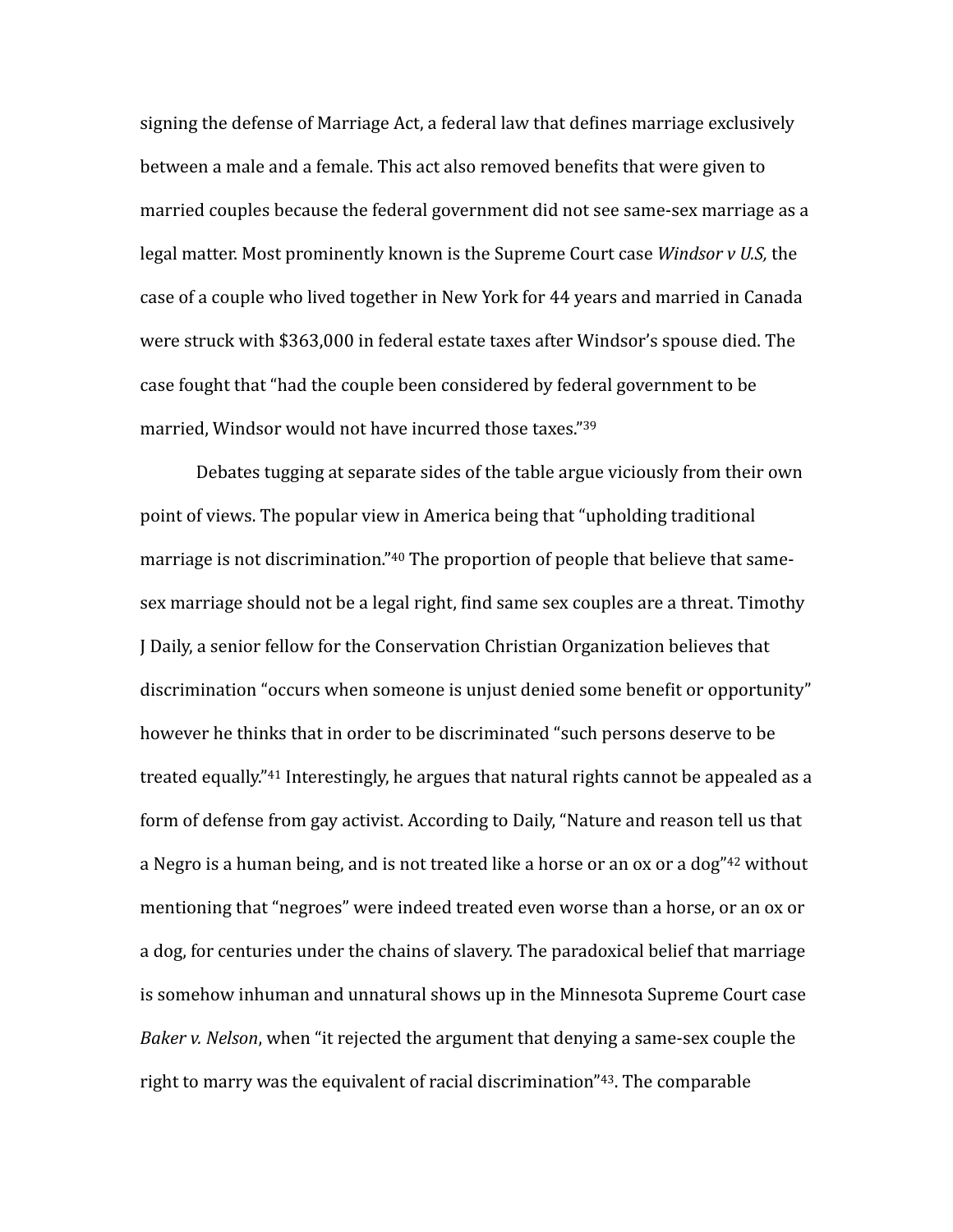mentality between the Court systems, religious extremist, and religious members presumably show that many of the laws that impact the gay and lesbian communities think very much alike; through static, ancient religion based opinions.

A common thread becomes apparent through such various amounts of cases, events and issues that arise against the lesbian and gay community, and simply stated, it is hate. In most, or perhaps all of the cases mentioned, a boiling disagreement with the "lifestyle" of gays and lesbians is held unarguably in the spotlight. Although many of these cases do not show any form of physical harm to LGBT members, in some way they do impact (negatively) the lives of those who want to live their life attracted to the same sex. Passing the riots of Stonewall, cases that include violence or rather known as "hate crime" begin to be statistically published after the Hate Crimes Statistics Act of 1990, is put into effect.<sup>[44](#page-15-9)</sup>

<span id="page-7-2"></span><span id="page-7-1"></span><span id="page-7-0"></span>Before the Hate Crimes Statistics Act "no federal statute specifically addressed anti-gay violence."<sup>[45](#page-15-10)</sup> Therefor there was no way to tell how many members of the LGBT community were being attacked physically. Aside from the disregard of the federal justice system keeping tabs before this act, "federal laws [did] not] protect the rights of gay men and lesbians from discrimination in employment, housing, or services."<sup>[46](#page-15-11)</sup> Protection seemed to be nonexistent for the gay and lesbian community from both the court system and the justice system, unless those who were discriminated on fought for their cases to be heard. In some ways, the acts being perpetuated against gays right before (and long before) the Stonewall Rebellion can be considered a form of police brutality. Relatively speaking gay men,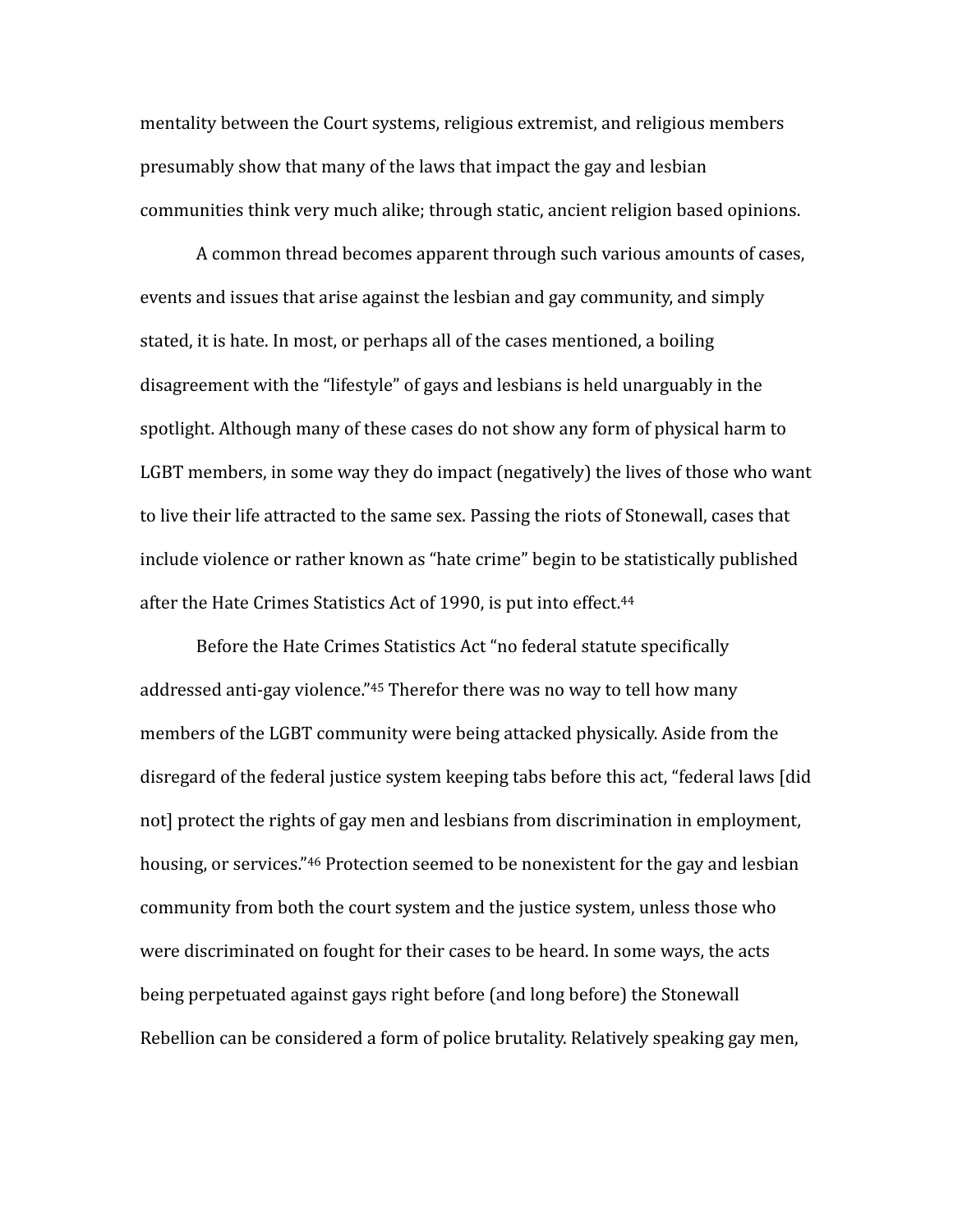<span id="page-8-0"></span>lesbians and transgendered people are "less likely to report abuse than other groups because of their fear of police brutality or public exposure."<sup>[47](#page-15-12)</sup>

<span id="page-8-1"></span>Actually, a report released in 1984 "documented the extent of violence directed to lgbt people in the United States" conducting a survey of 2,000 gay men and lesbians that indicated that almost all respondents had experienced "some form of verbal, physical, or property related abuse." <sup>[48](#page-15-13)</sup> According to some sources as many as  $90\%$  of antigay crime goes unreported.<sup>[49](#page-15-14)</sup> This number is devastatingly disappointing and impactful to those who are part of the homosexual community.

<span id="page-8-3"></span><span id="page-8-2"></span>Just a scratch on the surface, the following are examples of hate crimes, and physical brutality that gay men, lesbians and transgendered individuals and groups have undergone. The murder of a gay man in 1954 in the state of Miami, where instead of advocating justice for gays, or at least respecting the death of an innocent man, a local newspaper "demand[ed] that homosexuals be punished for tempting 'normals' to commit such deeds."<sup>[50](#page-15-15)</sup> The frightening murder of cross dresser Brandon Teena in 1993 echoes today through the critically acclaimed film *Boys Don't Cry.* The infamous murder of Matthew Shepard in 1998, that sparked mass media attention after a young gay man was beaten, tied to a split rail fence in freezing temperatures and left to die in Laramie, Wyoming. During trial, Shepard's killers plead they were suffering from "gay panic" and were charged with a life sentence, "rather then exposing  $[them]$  to the death penalty"  $51$ .

<span id="page-8-4"></span>It is evident through these examples that anti-gay hate crimes have been going on long before the Hate Crimes Statistics Act. In reaction to the violence targeting gay men and lesbians as well as transsexuals, "many organizations have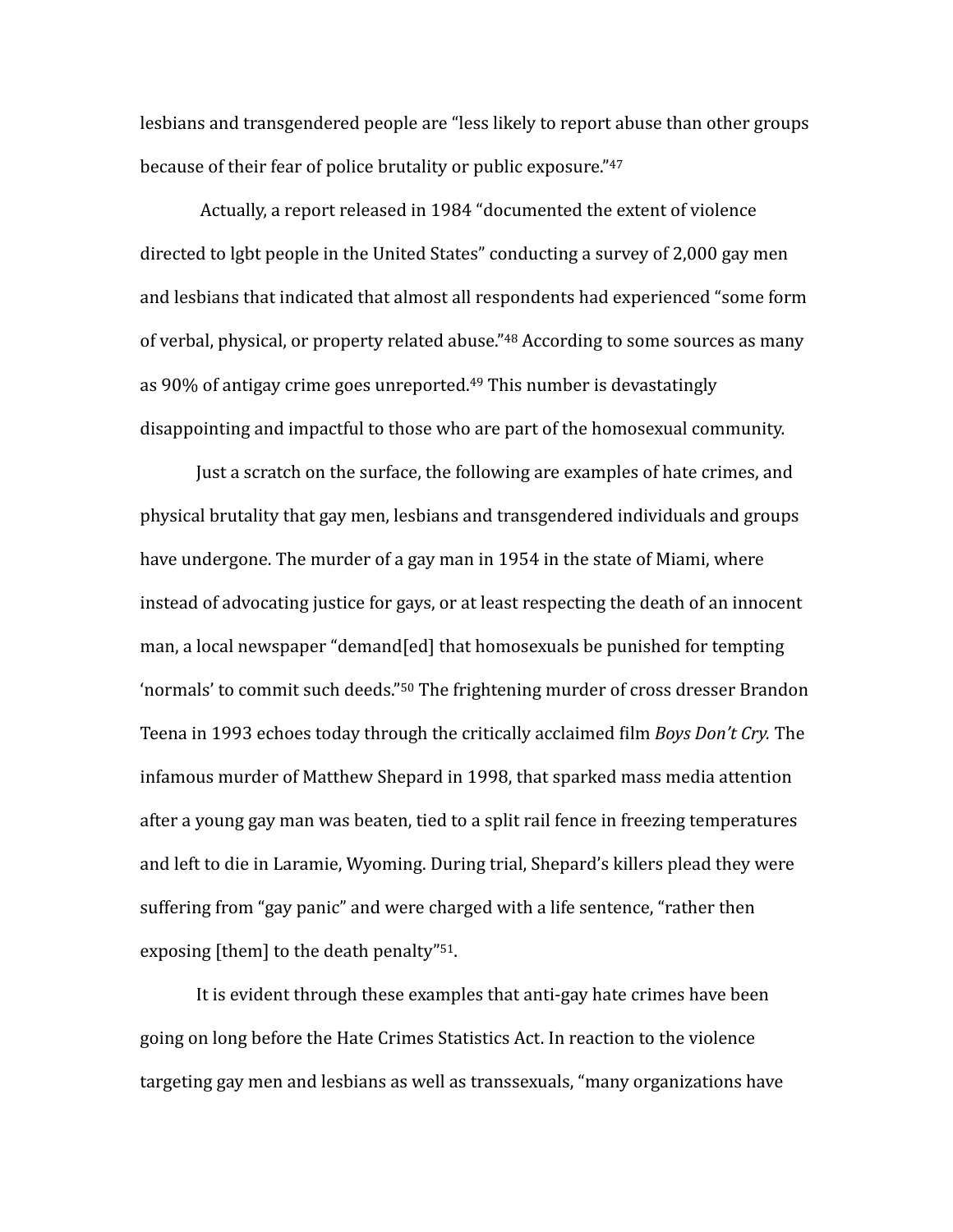<span id="page-9-0"></span>formed antiviolence task forces."<sup>[52](#page-15-17)</sup> Since protection from the government or police was minimal, these forces aimed at creating safe spaces for members of the LGBT community. Some task forces have even had to "monitor courtrooms to make certain that individuals charged with hate crimes are persecuted fully." $53$ 

<span id="page-9-1"></span>The *Hate Crime Statistics Act* is of crucial importance because it follows antigay hate crimes into present day society. In 2001, out of the 9,730 hate crimes reported by F.B.I, about 14% were based on sexual orientation. That's a soaring 1,362 members of the LGBT community attacked physically because of their orientation. In 2009, the *Hate Crimes Prevention Act* was passed and soon gave authority to F.B.I to investigate violent hate crimes "committed because of the actual perceived religion, national origin, gender, and sexual orientation."<sup>[54](#page-15-19)</sup>

<span id="page-9-4"></span><span id="page-9-3"></span><span id="page-9-2"></span>While legislations are being passed and the LGBT community has seen progression in the written laws protecting homosexuals, recent studies show that hate crimes may actually be rising. So exactly how impactful have these legislations been to the protection of LGBT members? An analysis of New York City's hate crime shows that in the year of 2013 police have recorded antigay hate crimes doubling from 14 to 29, in the span of one month.<sup>[55](#page-15-20)</sup> From the 1,443 antigay hate crimes recorded in 1996, a slight rise in 2011 shows 1,553 anti hate crimes.<sup>[56](#page-15-21)</sup> A number of reasons can be concocted from this selected data. The two main reasons may be that moregays and lesbians are perhaps reporting hate crimes as opposed to the 90% that did not report hate crimes in the 1990s, while also the progression of federal protection for the LGBT rising has caused religious groups and individuals who oppose homosexuals to react more violently. Either way, neither of the acts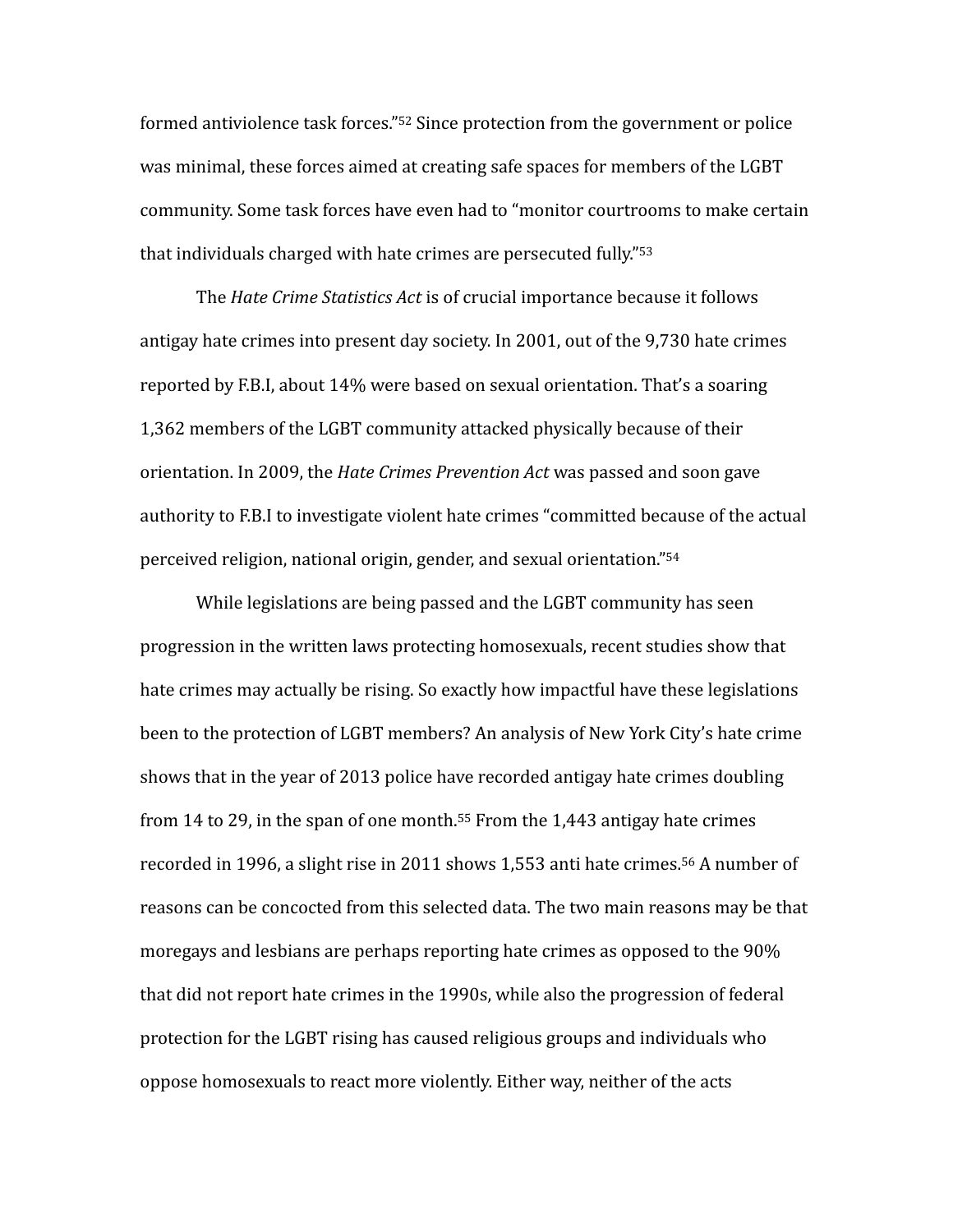constituted by the law has shown any significant progress in protecting the LGBT community. 

<span id="page-10-1"></span><span id="page-10-0"></span>A question that homosexuals may be asking themselves when they are either attacked or have not been protected properly may be: "where does one turn to when there seems to be no protection?" Some individuals such as Christine Quinn, a New Yorker "respond [ing] to a disturbing spate of alleged anti-gay attacks in [her] area" offers free self defense classes to the city's LGBT community.<sup>[57](#page-16-0)</sup> Quinn says "It isn't safe to be gay everywhere in New york City"<sup>[58](#page-16-1)</sup> perhaps referring to New York as the "free" and "diverse" city it is. According to the New York Police Department, 24 bias's related attacked have been recorded in 2013, doubling from its previous year.<sup>[59](#page-16-2)</sup> In regards to Quinn and many others who are putting it upon themselves to protect their LGBT community members, the presence of the police department seem rather dim. 

<span id="page-10-3"></span><span id="page-10-2"></span>Being treated equally as a gay, lesbian or transgendered person is still an issue that has not been resolved. Police gendering, discrimination and brutality today are still vast reasons why many LGBT individuals do not contact or depend on the protection of either the police department or the criminal justice systems. For instance, Jason Lyndon, a reverend, witnessed a discriminating profile of a transgendered woman he accompanied to court. When her named was called, she was placed in cuffs and was sent to the holding area. The court officer then proceeded to ask her if she was a man or woman, she responded that she was a woman. The officer then grabbed her genitals and said "women don't have dicks."<sup>60</sup> Another story includes a young transgender woman being profiled simply because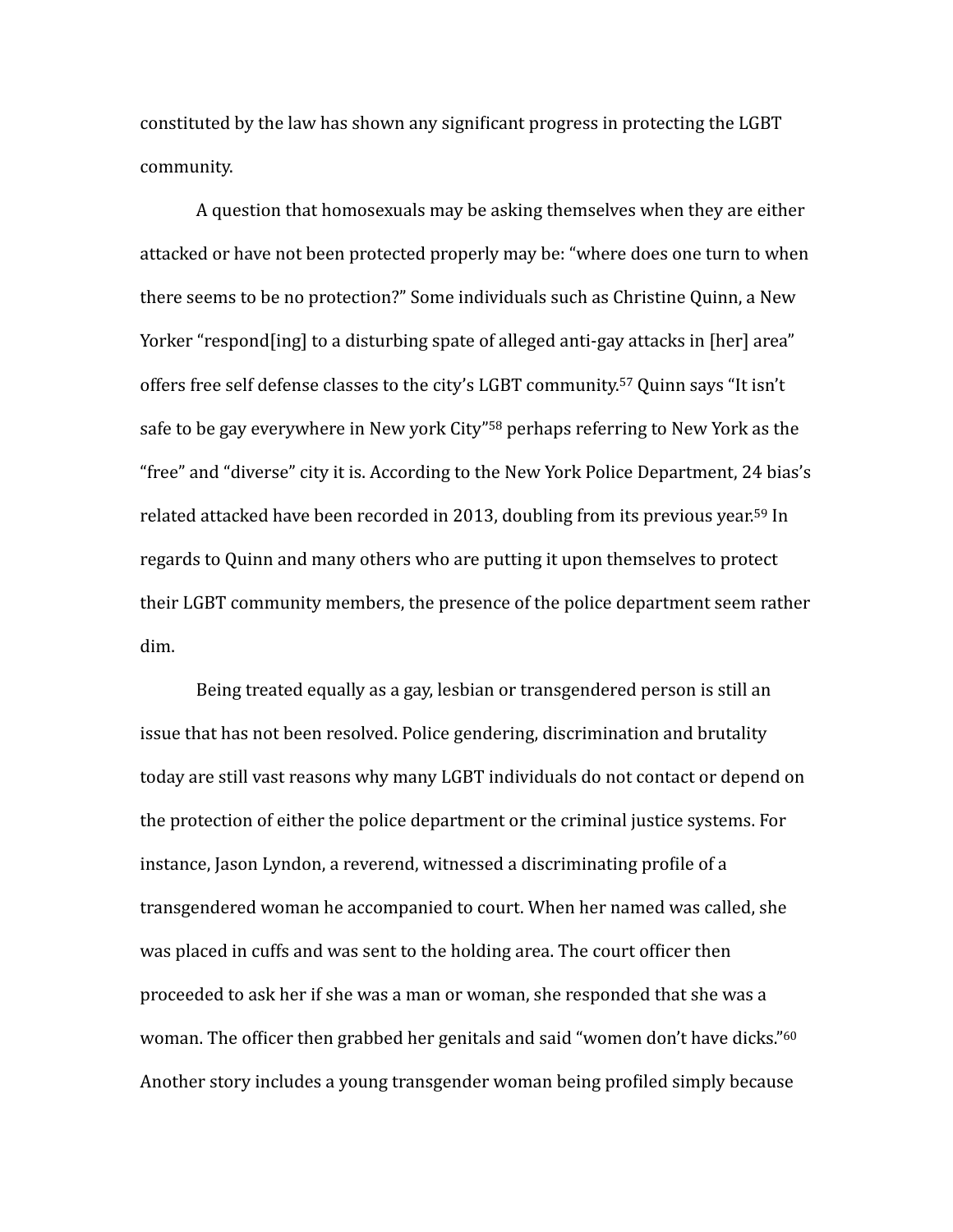<span id="page-11-0"></span>she was carrying condoms with her. One night, after an officer approached the young woman and asked for ID, the officer repeatedly called her a man and a faggot. Soon after the officer checked her purse without consent and arrested her for carrying condoms, allegedly accusing her of prostitution. A black transgender tells her story while spending time in a federal prison, she says "I was put in blatantly dangerous housing situations where officials knew I would be taken advantage of."<sup>[61](#page-16-4)</sup> While another transgendered female detained in juvenile hall underwent a treatment plan that aimed to "help with gender confusion and appropriate gender identity" $62$  this vouth was "prohibited from growing her hair out or having any feminine accessories."<sup>[63](#page-16-6)</sup> Whether the NYS courts of law have passed legislation in order to protect individuals like this, circumstances where discrimination is apparent continues to plague the justice and equality of many individuals.

<span id="page-11-4"></span><span id="page-11-3"></span><span id="page-11-2"></span><span id="page-11-1"></span>It is clear throughout the United States legislative timeline and court cases that cases from all over the nation have indelibly affected New York's Court systems in addressing human rights for the LGBT community. For example, the Dignity Act which took effect on July 1<sup>st</sup> 2012, "[intends] to give students in public schools an educational environment free from discrimination and harassment"<sup>[64](#page-16-7)</sup> and works to protect against harassment based on race color, sexual orientation and more. Equal Right organizations in New York are presently fighting to pass the GENDA (Gender Expression Non-Discrimination Agenda) bill in order to "protect all New Yorkers, including transgender New Yorkers" by "expand [ing] and outlaw [ing] the states hate crimes law to explicitly include crimes against transgender people."<sup>[65](#page-16-8)</sup> The passing of SONDA also marked how New York State legislature has been addressing these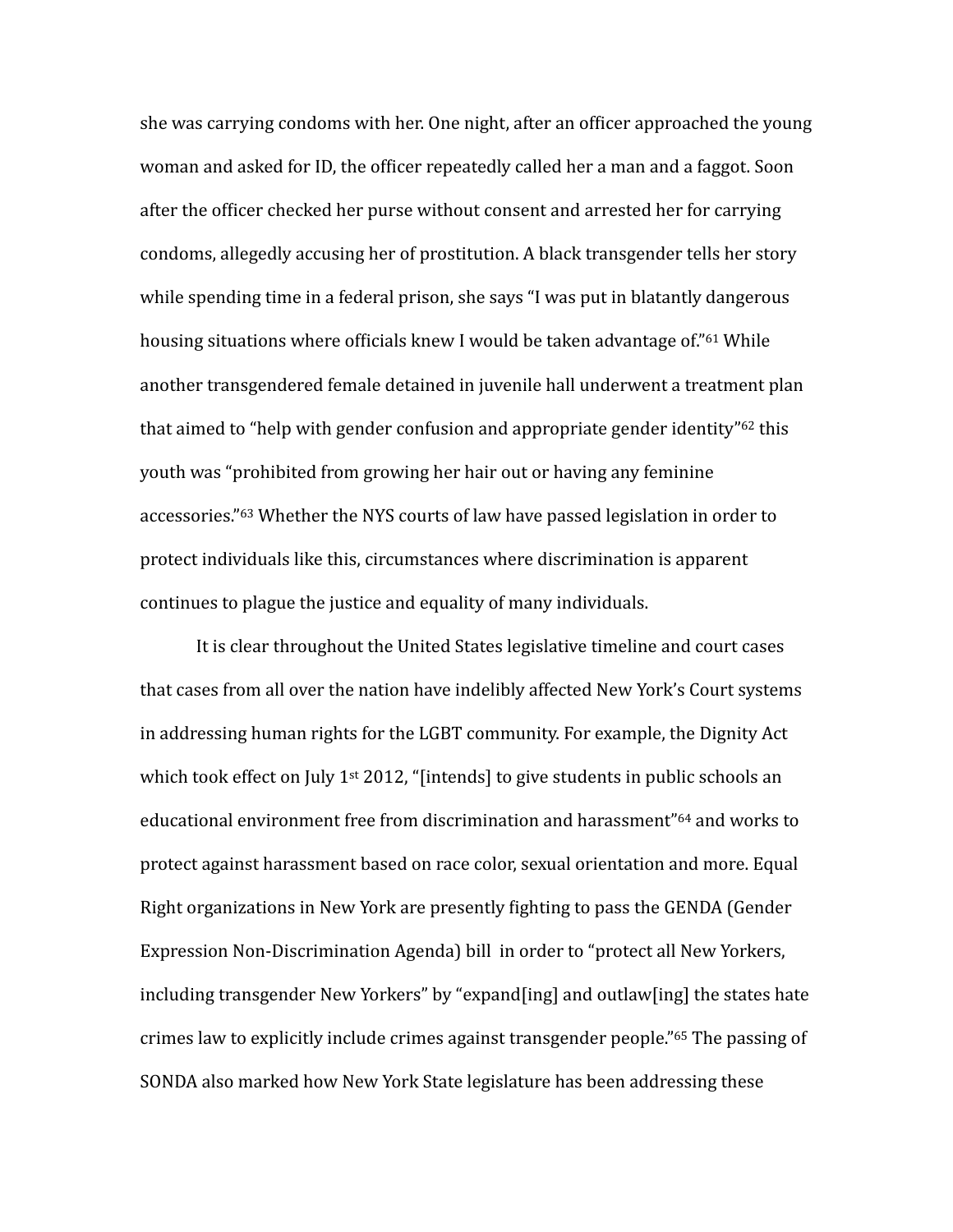<span id="page-12-0"></span>rights. In 2003 the Sexual Orientation Non Discrimination Act "prohibit[ed] discrimination on the basis of actual or perceived sexual orientation in employment, housing, public accommodations, education, credit, and the exercise of civil rights."<sup>66</sup> Lastly (but not least) the recent Marriage Equality Act declared, "Marriage is a fundamental human right. Same-sex couples should have the same access as others to protections, responsibilities, rights, obligations, and benefits of civil marriage."<sup>67</sup>

<span id="page-12-1"></span>Ultimately, the progression and state of mind towards equal rights for LGBT communities in both New York State and the United States has evolved drastically from the opposition it received long ago. The reason of back tracking, and rewinding further then the acclaimed Stonewall Riots of 1969 was to dignify that events similar to that faithful night has been taking place much longer then the fight between the police raid and gay/lesbian bar attendees. The evolution and progression has gotten to where it is today because of the unrelenting force of LGBT members from all sides of the field. New York courts and legislature have addressed many of these fundamental rights to gays, lesbians and transgender for the solid fact that once upon a time none of these rights existed, and all the rights given today were exploited by society, police, religious groups, the criminal systems and the law systems alike. A war began far before the Stonewall Rebellion, it began when the simple fact that a person who felt an undeniable attraction to a person of the same sex was proclaimed as a criminal against nature and law alike. It continued when this idea guillotined the rights that so many 'normal' people were able to have, but gays, lesbians and transgender groups weren't. This war was fought from the inside of the courts, to the blood shed of hundreds of innocent men and woman killed;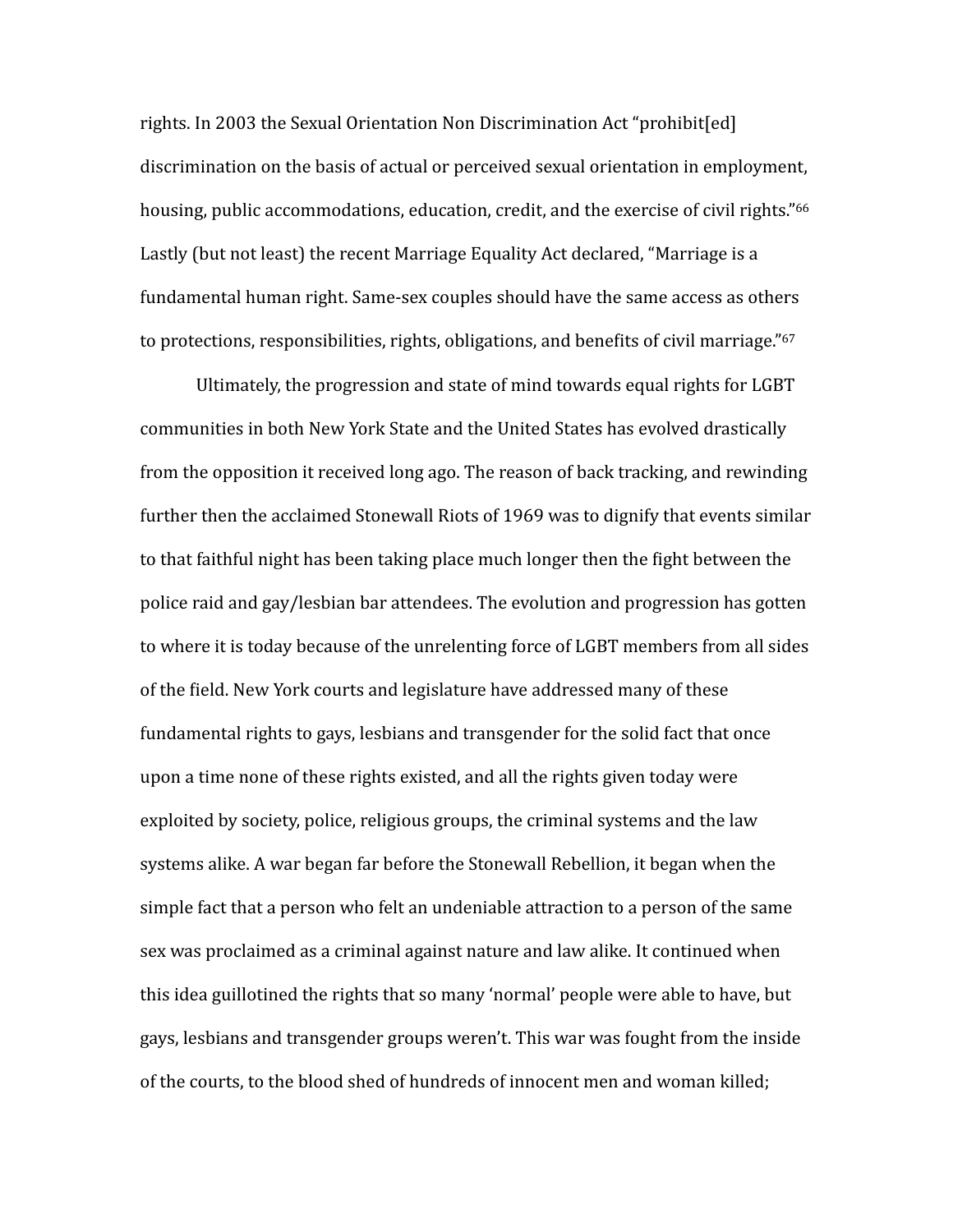beaten, raped and hurt because their sexual preferences were not customary to society. Through the many victories that New York State Courts have come to realize in this battle, there is still discrimination happening through these streets, and it is up to the LGBT community, supporters as well as the United States Law system to continue their advancement in addressing and impacting the security and equality of homosexuals.

<span id="page-13-0"></span>[1](#page-0-0)

<span id="page-13-1"></span>[2](#page-0-1)

<span id="page-13-2"></span>[3](#page-0-2)http://www.nyc.com/visitor\_guide/new\_york\_parades.1017427/ editorial\_review.aspx

<span id="page-13-3"></span><sup>[4](#page-0-3)</sup> ACLU: Then and Now

<span id="page-13-4"></span><sup>[5](#page-0-4)</sup> "We're Not Just a Pretty Face: Broadway, Lambda Legal and the Fight for Justice in NYC." *Legal Monitor Worldwide*. SyndiGate Media Inc., 2014. *General OneFile*. Web. 6 Dec. 2014.

<span id="page-13-5"></span>*Id.* [6](#page-0-5)

<span id="page-13-6"></span>[7](#page-1-0) Dictionary.com

<span id="page-13-7"></span> $\overline{h}$ id.

<span id="page-13-8"></span><sup>[9](#page-1-2)</sup> Sodomy definition

<span id="page-13-9"></span> $10$  timeling, stonewall uprising paper

<span id="page-13-10"></span> $11$  id.

<span id="page-13-11"></span> $12$  Id.

<span id="page-13-12"></span><sup>13</sup> Legal dictionary

<span id="page-13-13"></span>[14P](#page-2-1)eople v Onofre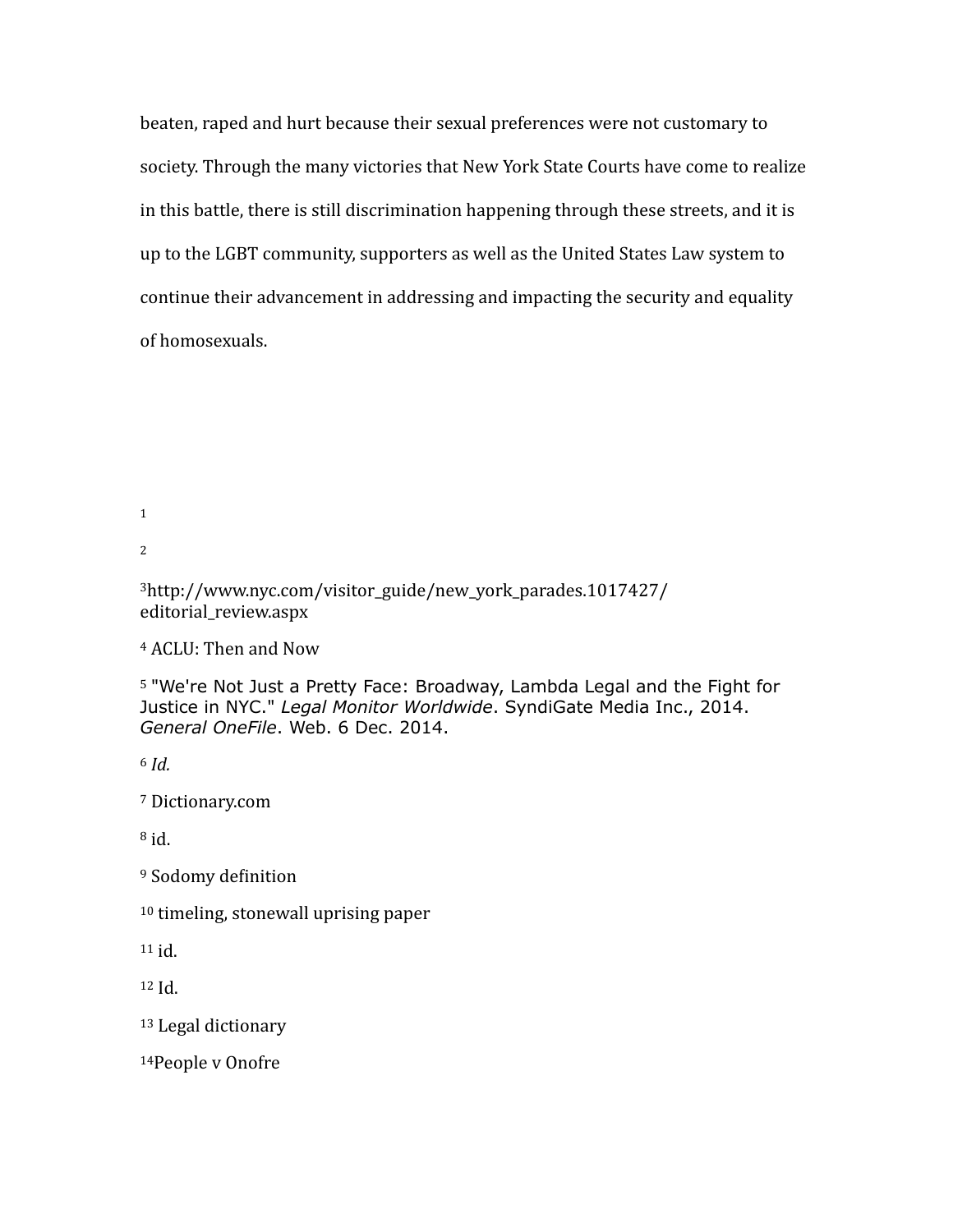<span id="page-14-0"></span>http://books.google.com/books? [15](#page-2-2)

id=bFRcAgAAQBAJ&pg=PA109&lpg=PA109&dq=onofre+v+people+case&source=bl &ots=R6UFCHCEkh&sig=HdDhSEZKjGmV\_anDUgJxd8GDBhw&hl=en&sa=X&ei=x4- EVPXKA4nesAT61oGQCw&ved=0CEYQ6AEwBQ#v=onepage&q=onofre%20v%20pe ople%20case&f=false

<span id="page-14-1"></span> $16$  I.d

<span id="page-14-2"></span>[17h](#page-2-4)ttp://www.leagle.com/decision/197543385Wn2d348\_1387.xml/ GAYLORD%20v.%20TACOMA%20SCHOOL%20DIST.

<span id="page-14-3"></span> $18$  i.d

<span id="page-14-4"></span> $19$  i.d

<span id="page-14-5"></span> $20i.d$  $20i.d$ 

<span id="page-14-6"></span>[21h](#page-3-1)ttps://www.bu.edu/law/central/jd/organizations/journals/pilj/vol19no1/ documents/19-1DeMitchellEckesandFosseyArticle.pdf

<span id="page-14-7"></span> $22$  i.d

<span id="page-14-8"></span>[23](#page-3-3) http://spectator.org/articles/42050/reagan-and-milk

<span id="page-14-9"></span>http://eds.a.ebscohost.com.rpa.laguardia.edu:2048/ehost/detail/detail? [24](#page-3-4) sid=c6daa6df-de8b-459da005-9dda6b346b2e%40sessionmgr4001&vid=1&hid=4210&bdata=JnNpdGU9ZW hvc3QtbGl2ZQ%3d%3d#db=mth&AN=1908282

<span id="page-14-10"></span> $25$  i.d

<span id="page-14-11"></span> $26$  i.d

<span id="page-14-12"></span> $27$  i.d

<span id="page-14-13"></span> $28$  i.d

<span id="page-14-14"></span> $29$  i.d

<span id="page-14-15"></span><sup>30</sup> Gays and Lesbian Green Book

<span id="page-14-16"></span> $31$  I.d

<span id="page-14-17"></span> http://books.google.com/books? [32](#page-5-0)

hl=en&lr=&id=AlErV-3RpDEC&oi=fnd&pg=PA249&dq=leonard+matlovich&ots=kCH T97SZP3&sig=4IgfNeyqY6NQP1asBdOoUB9uOUU#v=onepage&q=leonard%20matl ovich&f=false

<span id="page-14-18"></span><sup>33</sup> I.d Gay book

<span id="page-14-19"></span> $34$  i.d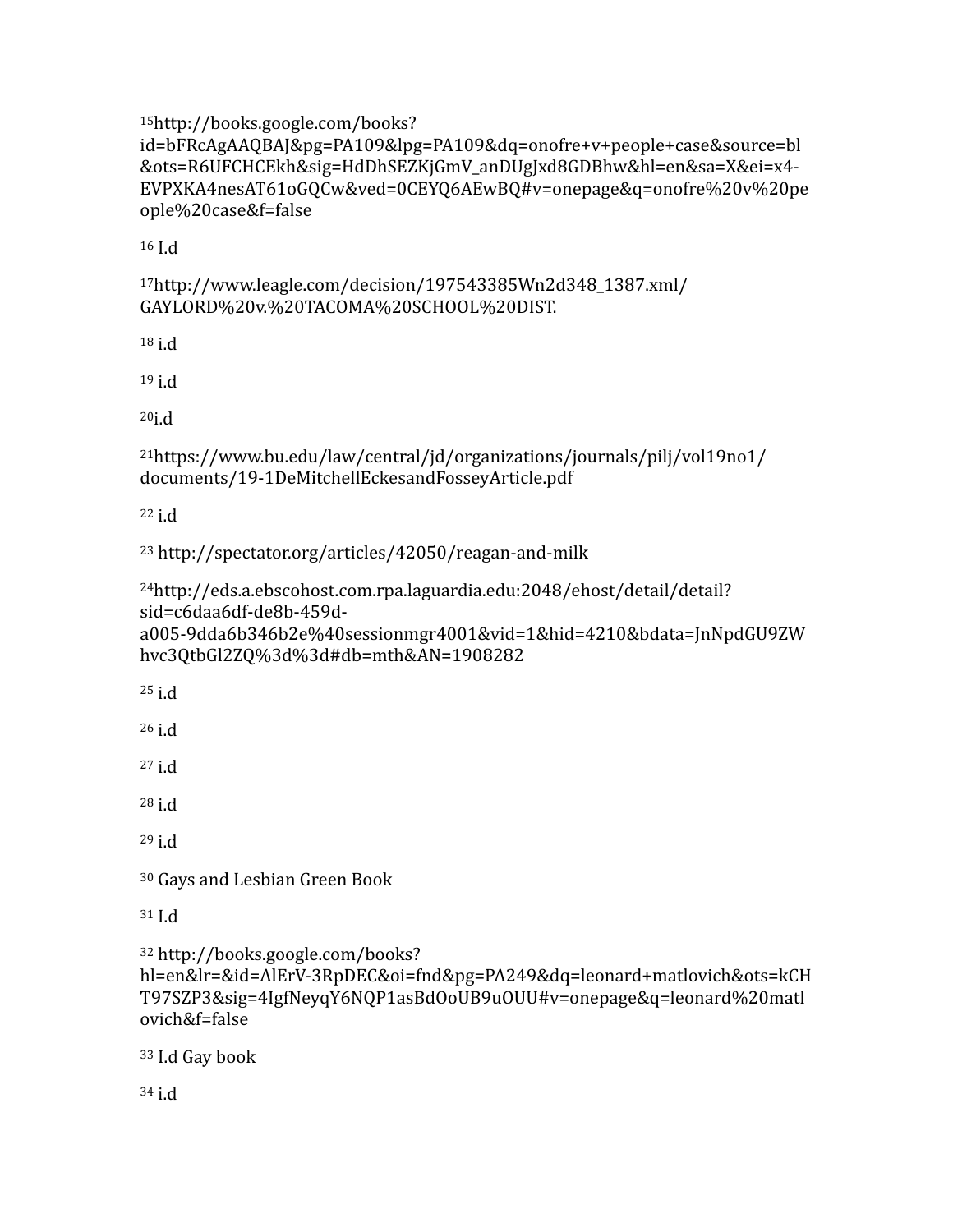<span id="page-15-0"></span> $35$  i.d

<span id="page-15-1"></span> $36$  i.d

<span id="page-15-2"></span> $37$  i.d

<span id="page-15-3"></span>[38](#page-5-6) A sea of Changes Article Print

<span id="page-15-4"></span><sup>[39](#page-6-0)</sup> http://nbcpolitics.nbcnews.com/\_news/2013/06/26/19151971-supreme-courtstrikes-down-defense-of-marriage-act-paves-way-for-gay-marriage-to-resume-incalifornia

<span id="page-15-5"></span>[40](#page-6-1) Discrimination book WHITE PRINT

<span id="page-15-6"></span> $41$  i.d

<span id="page-15-7"></span> $42$  i.d

<span id="page-15-8"></span> $43$  i.d

<span id="page-15-9"></span>http://books.google.com/books? [44](#page-7-0)

```
hl=en&lr=&id=ZWT4I2cTCFIC&oi=fnd&pg=PP13&dq=LGBT+hate+crime+New+Yor
k&ots=GPJrZeD1Qh&sig=M5rbYKNUWptHESS_Sv4knb29mhc#v=onepage&q=LGBT
%20hate%20crime%20New%20York&f=false
```
<span id="page-15-10"></span> $45$  i.d

<span id="page-15-11"></span> $46$  i.d

```
<sup>47</sup> green gay book i.d
```
<span id="page-15-13"></span> $48$  i.d

<span id="page-15-14"></span> $49$  i.d

```
http://books.google.com/books? 50
```

```
hl=en&lr=&id=ZWT4I2cTCFIC&oi=fnd&pg=PP13&dq=LGBT+hate+crime+New+Yor
k&ots=GPJrZeD1Qh&sig=M5rbYKNUWptHESS_Sv4knb29mhc#v=onepage&q=LGBT
%20hate%20crime%20New%20York&f=false
```
<span id="page-15-16"></span>51 www.salon.com/1999/11/06/witness/

```
<sup>52</sup> Gay green book i.d
```
<span id="page-15-18"></span> $53$  i.d

<span id="page-15-19"></span>[54](#page-9-2) http://www.fbi.gov/about-us/investigate/civilrights/hate\_crimes/shepard-byrdact-brochure

```
55 Are Violent Hate Crimes Against LBT print
```
<span id="page-15-21"></span>[56](#page-9-4) i.d